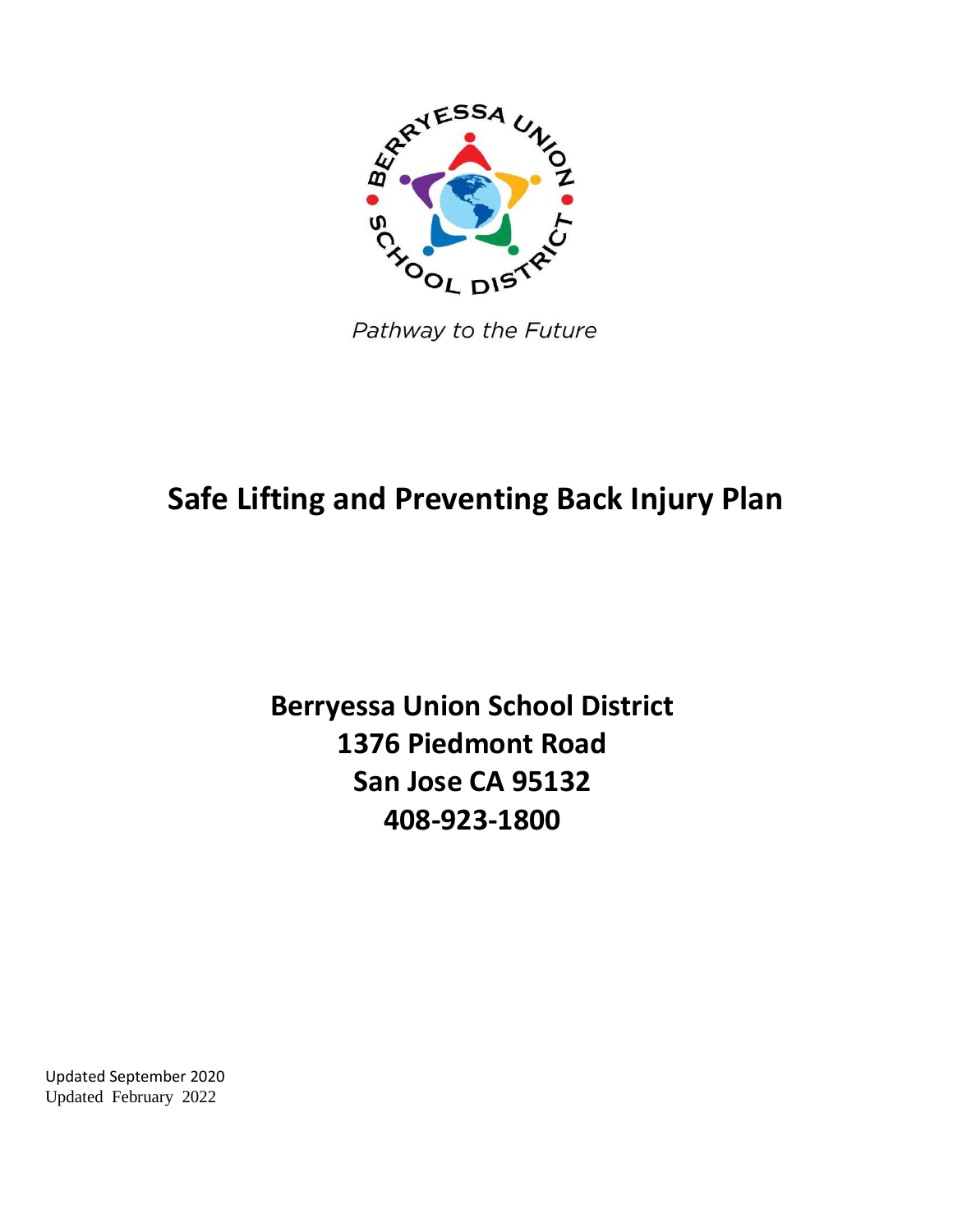### **Safe Lifting and Preventing Back Injury Plan**

#### **Introduction**

Back injuries can be extremely painful and long-lasting. They can keep you in bed for extended periods of time and they may occasionally even require surgery. For some people, back pain doesn't really ever go away.

Back strains and injuries can happen anywhere, but a great many of them happen at work. OSHA has reported that "Back strain due to overexertion represents one of the largest segments of employee injuries in the American workplace. Only the common cold accounts for more lost days of work."

The National Safety Council has stated that overexertion is the cause of about 31 percent of all disabling work injuries. Injuries to the back occur more frequently than do injuries to any other part of the body, so it's very important that we all understand just what types of acts are likely to strain our backs, and how to perform tasks in ways that reduce the risk.

Improper lifting is probably the greatest single cause of back pain and injury, so it's worth taking the time to learn how to do it correctly. We'll also look at how we can sit, stand, sleep, and perform a variety of tasks in ways that won't harm the back.

#### **General Hazards**

To understand why there are so many back injuries, it's useful to understand what's in your back to be injured.

Basically, the back holds up your entire body. The spinal column, which runs down your back, is an s-shaped stack of bones called vertebrae. These vertebrae are connected by ligaments and separated by soft discs that cushion and protect the bones. At the center of the spinal column is the spinal cord, and nerves from there run out to other parts of the body.

The back does its job with the help of muscles attached to the vertebrae. These muscles work with the stomach muscles to keep the spinal column in place and keep the back strong.

When you experience back strain or pain, it's usually related to the muscles or ligaments. The pain results from overusing or stretching those muscles or moving them in ways they're not meant to move.

You can injure your back with one wrong move—the kind of thing that can happen shoveling dirt—or by a buildup of stress on weak muscles. Other kinds of back injuries include:

- Muscle spasms, which are usually caused by tension or stress
- Strains and sprains, the result of too much exertion of weak muscles, or incorrect lifting
- Slipped discs, which are tears or other damage to the discs between the vertebrae, causing the vertebrae to rub together and irritate or damage the spinal nerves
- Hernias, which are ruptures in the abdominal wall caused by strains from lifting.

There are various tasks and movements, especially lifting, that can lead to back injuries if they're not done properly. But probably the biggest hazard to your back is you. Among the things that make back injuries much more likely are: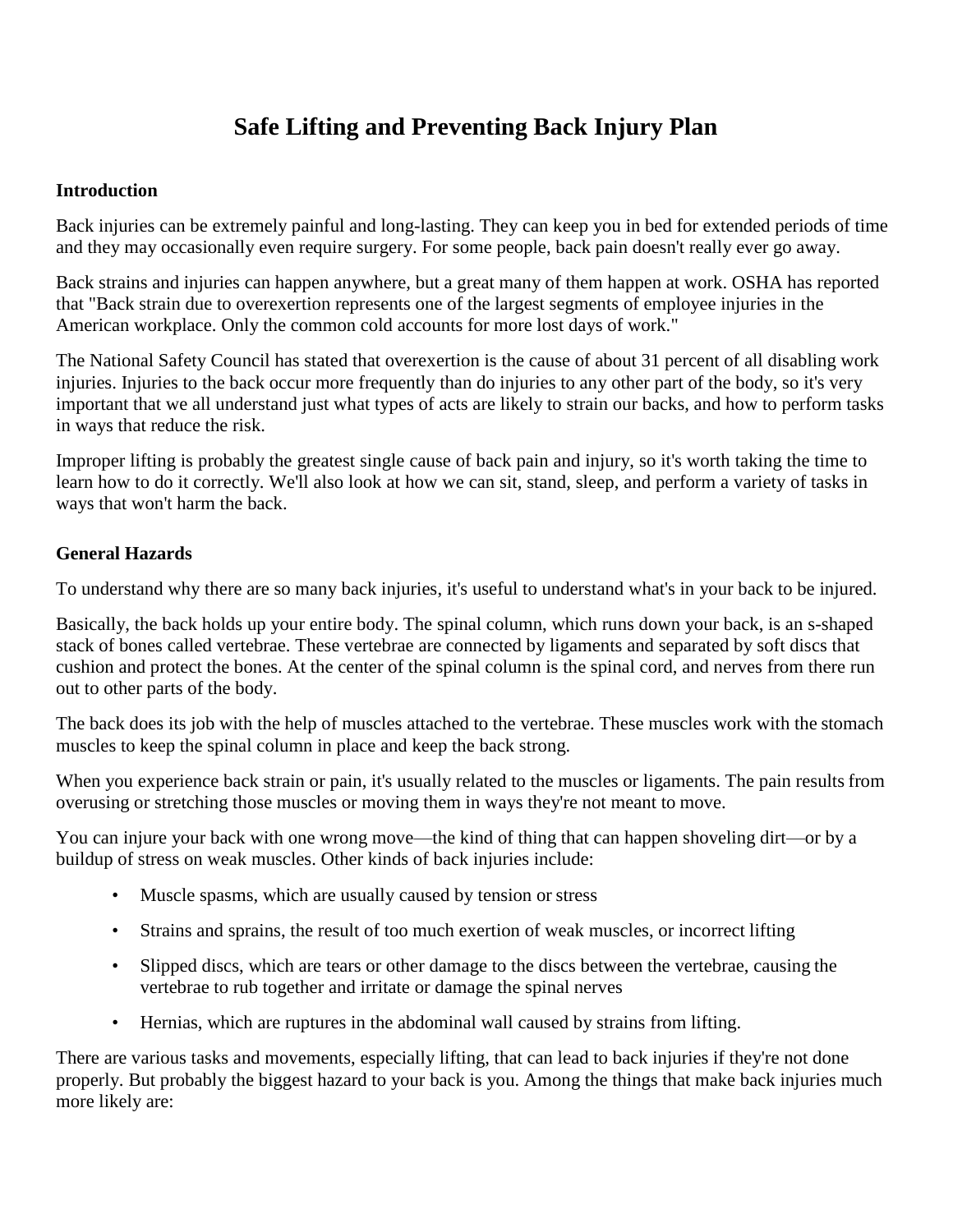- Poor physical condition. The muscles in your back and stomach are holding up your back and letting it move properly. But when those muscles are weak, they can't do their job very well. Regular, sensible exercise is important to general health, and it's very important to a healthy back. Exercise helps keep back muscles strong and flexible
- Poor posture. The lower back carries the burden of most of our body weight. Poor posture, whether sitting or standing, stresses the back instead of supporting it
- Extra weight. When you're overweight, your back has more to hold up. A potbelly, because of its location, is particularly tough on the back
- Stress. When you feel tense, your muscles, including your back muscles, tense up too
- Overdoing. Too often, people are afraid to say, "That's too heavy for me." Don't make that mistake! You're not going to seem very strong and tough if you're laid up in bed with a back injury that you got lifting things that were too heavy for you

So don't overestimate your strength. If you think you'll need help, get it!

#### **Identifying Hazards**

The way you live and treat your body has a lot to do with how healthy your back is. But even if your back is in good shape, there are a number of tasks and actions that can create trouble if you don't do them properly, in a way that minimizes strain on your back.

Among the hazards to the back that may be encountered on the job are:

- Heavy lifting
- Twisting and lifting at the same time
- Lifting objects that have odd shapes
- Reaching and lifting objects
- Bending and overexerting
- Lifting items whose weights vary
- Sitting or standing too long in one position.

There are also potential hazards to your back in other seemingly unrelated activities. You can, for example, injure your back if you slip on an unlit stair or a wet floor. Or you might trip and fall and injure your back simply because you didn't notice an object lying on the floor.

You can also hurt your back while you're sitting if your posture isn't good, or if you lean and stretch awkwardly to reach something instead of getting out of your chair to get it.

The bottom line to identifying back hazards is to become conscious of just how important it is to protect your back. Learn to avoid situations that force your back to do something it's not meant to do or not able to do.

#### **Protection Against Hazards**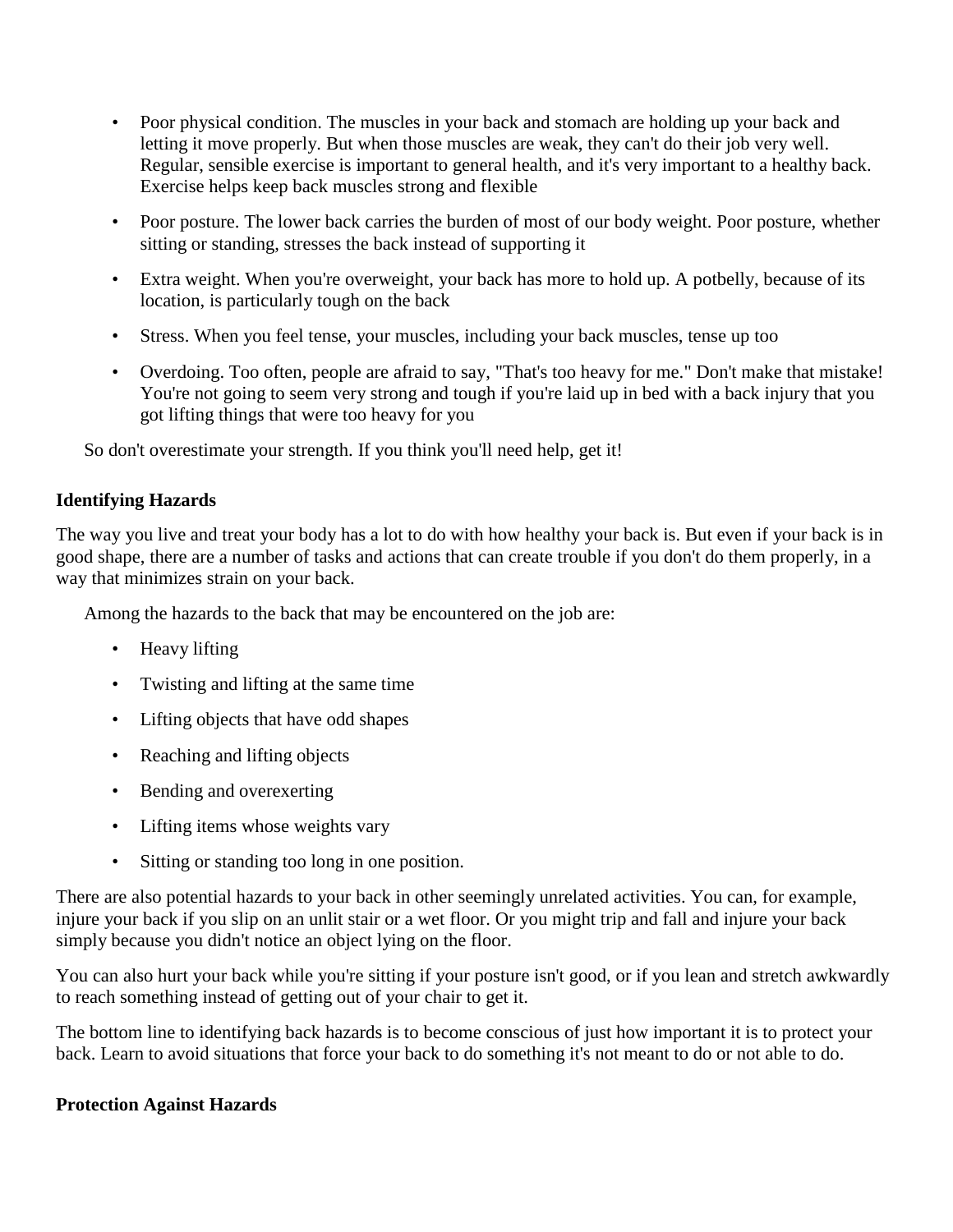The best way to protect your back against the many hazards it faces on the job, and off, is to develop habits that reduce the strain on the back.

- Slow down. Back injuries that result from slips, trips, and falls can often be prevented by walking instead of running from place to place. It's also helpful to wear shoes with nonslip soles, and, of course, to look where you're going.
- Stretch first. Your back muscles, and the stomach muscles that help them, benefit from stretching before heavy use. It's a good idea to stretch gently before lifting or other back activity. Gentle stretches at the beginning of the day, and periodically during the day, also help keep your back muscles flexible.
- Rest your back. When you sleep, your back gets a rest from carrying your body around. To give your back the best rest, sleep on a firm mattress. The best sleep positions for your back are on your side with your knees bent or on your back with your knees elevated.
- Avoid lifting. Whenever possible use material handling equipment—hoists, hand trucks, dollies rather than your body to lift. And when you transport material on a hand truck, push, don't pull, it.

Break load and plan your route.

#### **How to Lift Properly**

- Stand close to the load with both feet firmly on the floor, about shoulder width apart. Point your toes out.
- Squat down close to the load with your back straight, knees bent, and stomach muscles tight.
- Grip the load firmly with both entire hands, not just the fingers.
- **Bring the load as close as possible to your body. Keep your weight centered over your feet. Tuck your** arms and elbows into your side and your chin into your neck.
- Stand up slowly, keeping your back straight and letting your legs do the lifting.
- Make sure you have a good grip and can see where you're going.
- Take small steps, keeping the load close to your body and no more than waist high.
- Caution: If you have to change direction while you're carrying a load, don't twist. Twisting is a major cause of back injuries. To change direction, move your feet.
- When you get where you're going, you also have to unload carefully.
- Here's how to unload to avoid injury:
	- Lower the load slowly, bending your knees so your legs do the work.
	- Position your hands so the fingers don't get caught under the load.
	- Place the load on the edge of the surface and slide it back.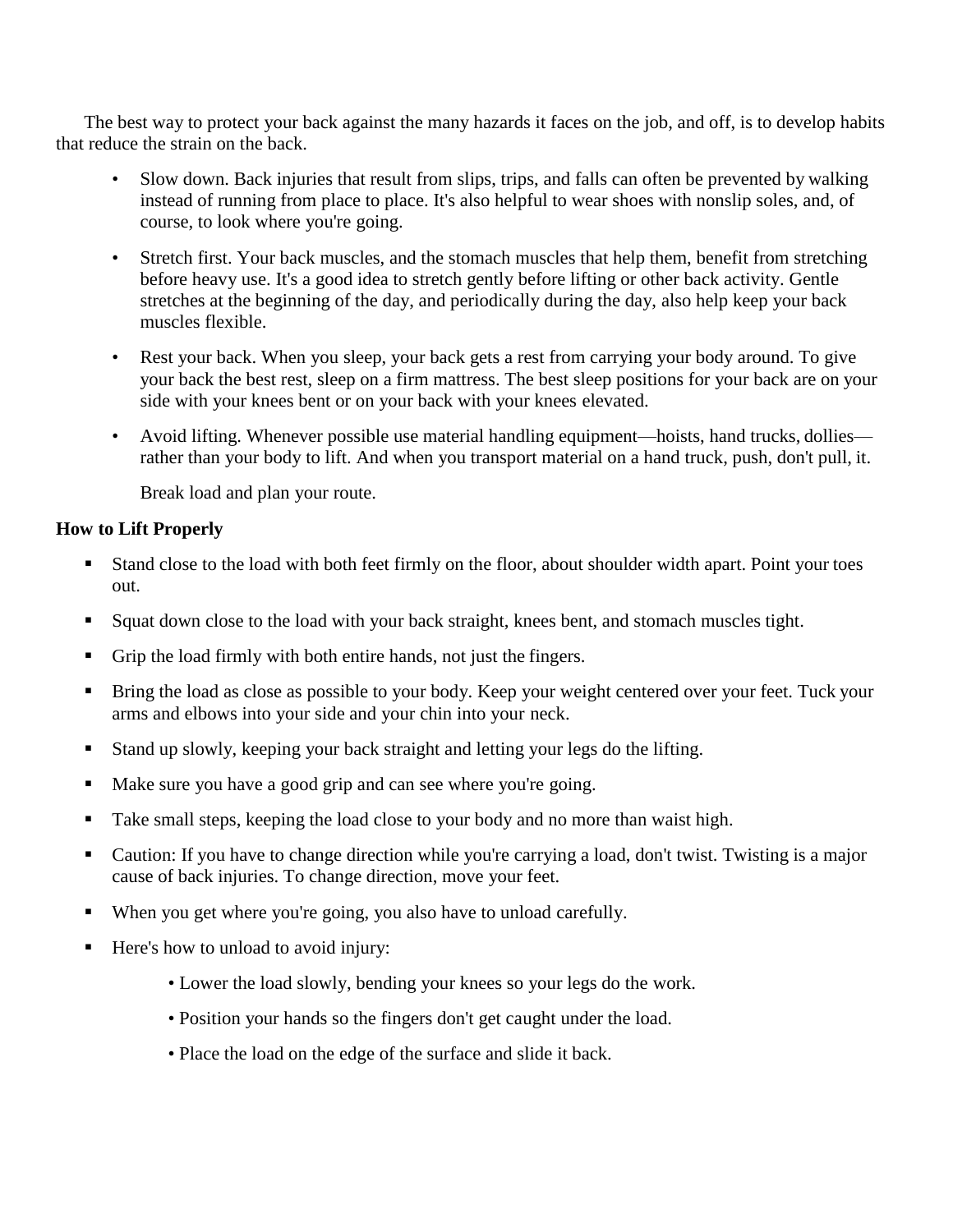# **FOURSTEPSTO PROPER LIFTING**

## **I. SIZE UP THE LOAD**

- Use a hand truck if possible.
- Get help if you need it.
- Check for slivers, nails, exposed staples.
- Use glovesif necessary.
- Make sure you have a clear path to where youare moving it to.

## *2.* **LIFT**

- Bring the load as close to you as possible before lifting.
- Lift with your legs, not your back.
- Keep your head up, your back straight and bend at yourhips.

## *3.* **MOVE**

- Keep the load close to your body.
- Look where you are going.
- Shift your feet to turn, don't twist your body.

## *4.***GET SET ANDLOWER**

- When setting a loaddown, let your leg muscles carry it down.
- Make certain your fingers and toes are clear beforesetting the load down.



FSP0-918-000 [02-2006]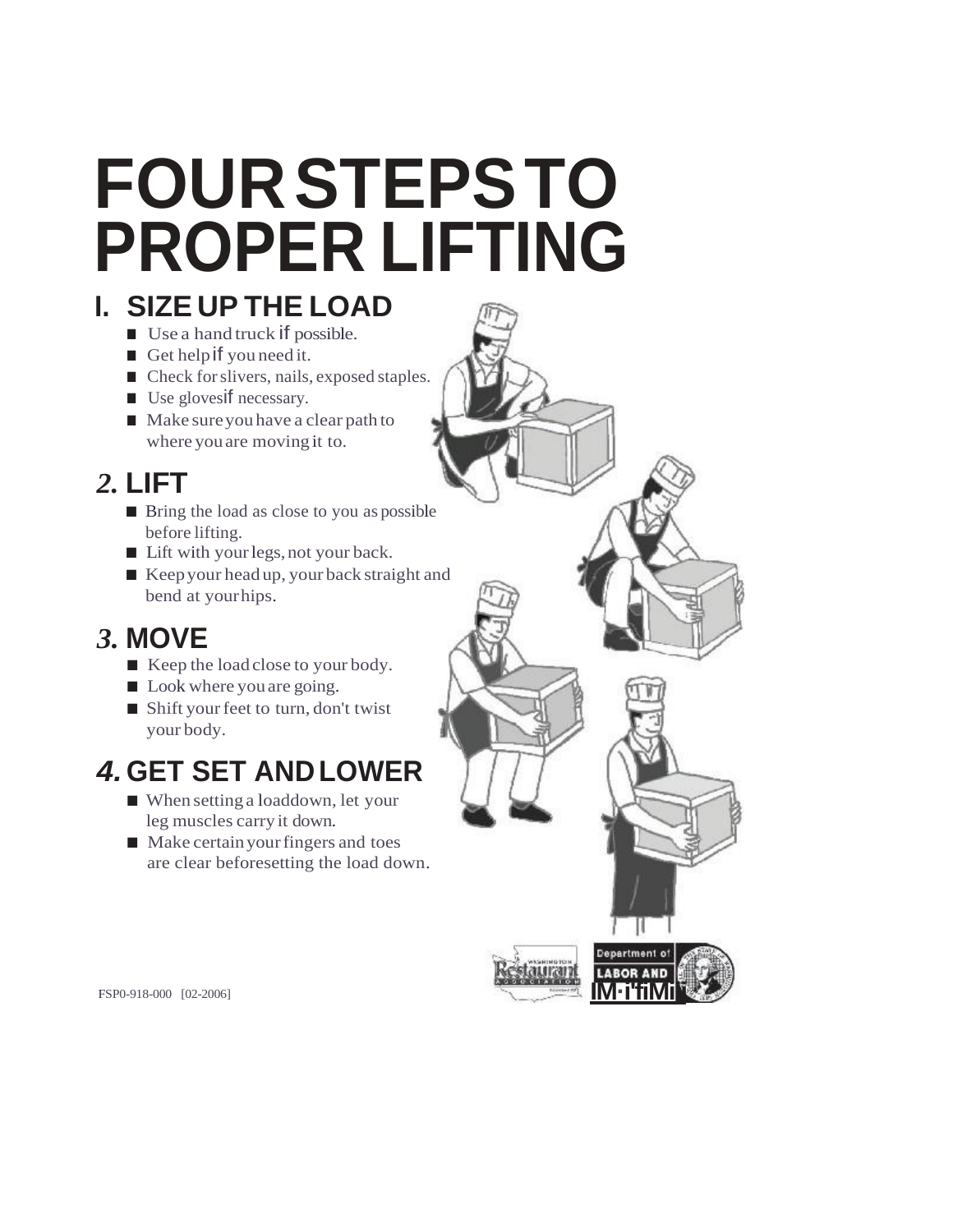#### **Safety Tips for Nonstandard Lifting**

- Objects with awkward shapes. Squat next to the object with your feet spread. Grip the top outside corner and bottom inside corner. Then follow proper lifting procedures, keeping your back straight and knees bent.
- Objects in hard-to-get-at locations. Get as close as possible to the object. With back straight and stomach muscles tight, bend slightly forward at the hips and bend your knees. Grip the object; then let your leg, stomach, and buttock muscles do the heavy lifting.
- Objects in high places. When you have to get something from, or place something in, a high place, stand on a sturdy ladder. Don't stretch! It's also best to have another person to help you.
- Raising an object. When you have to lift something up, try to make the pieces as small as possible. Then lift the object waist high and rest it on a lower shelf or your hip. Bend your knees, lift, and straighten up.
- **Lowering an object.** When you have to bring an object down from a high place, push on it first to test its weight and stability. If it's a size and weight you can move alone, slide it as close as possible to your body. Then get a good grip and slide it down.
- Two-person lifts. When you're going to lift with someone, try to find a person who's about your height. Begin by deciding which of you will say where and when to move. At the signal, lift and raise together, following proper procedure. When you're ready to move, keep the load at the same level. Then move and unload together.

#### **Back Protection Techniques**

- Sit up straight. When you sit hunched over, your ligaments end up doing the work the muscles are supposed to do. The result is pressure on the vertebrae, especially in the lower back.
- Do exercises to strengthen back and core
- Lose weight (if needed)
- The best posture for your back is to sit up straight, close to the desk or table, with your back against the chair back. If your chair doesn't offer support for your lower back, consider using a cushion or rolled up towel. Your knees should be bent, feet on the floor.
- You can also protect your back by moving correctly while you're seated. If, for instance, you want to reach something off to the side, do it by turning your whole body. Don't twist just part of your body; it's an invitation to back strain.
- When you read, hold the pages up so you keep your good sitting posture. When you talk on the phone, lean your elbow on the desk or table to support your arm. Don't cradle the phone in your neck.
- And be sure not to sit for too long at a time. Get up every so often and stretch and walk around. If possible, shift occasionally to another seating position.
- Stand tall and straight, but not stiff. When you stand, your shoulders should be even and back. Keep your head up and your pelvis forward. If you have to stand in one place for a while, try to keep one foot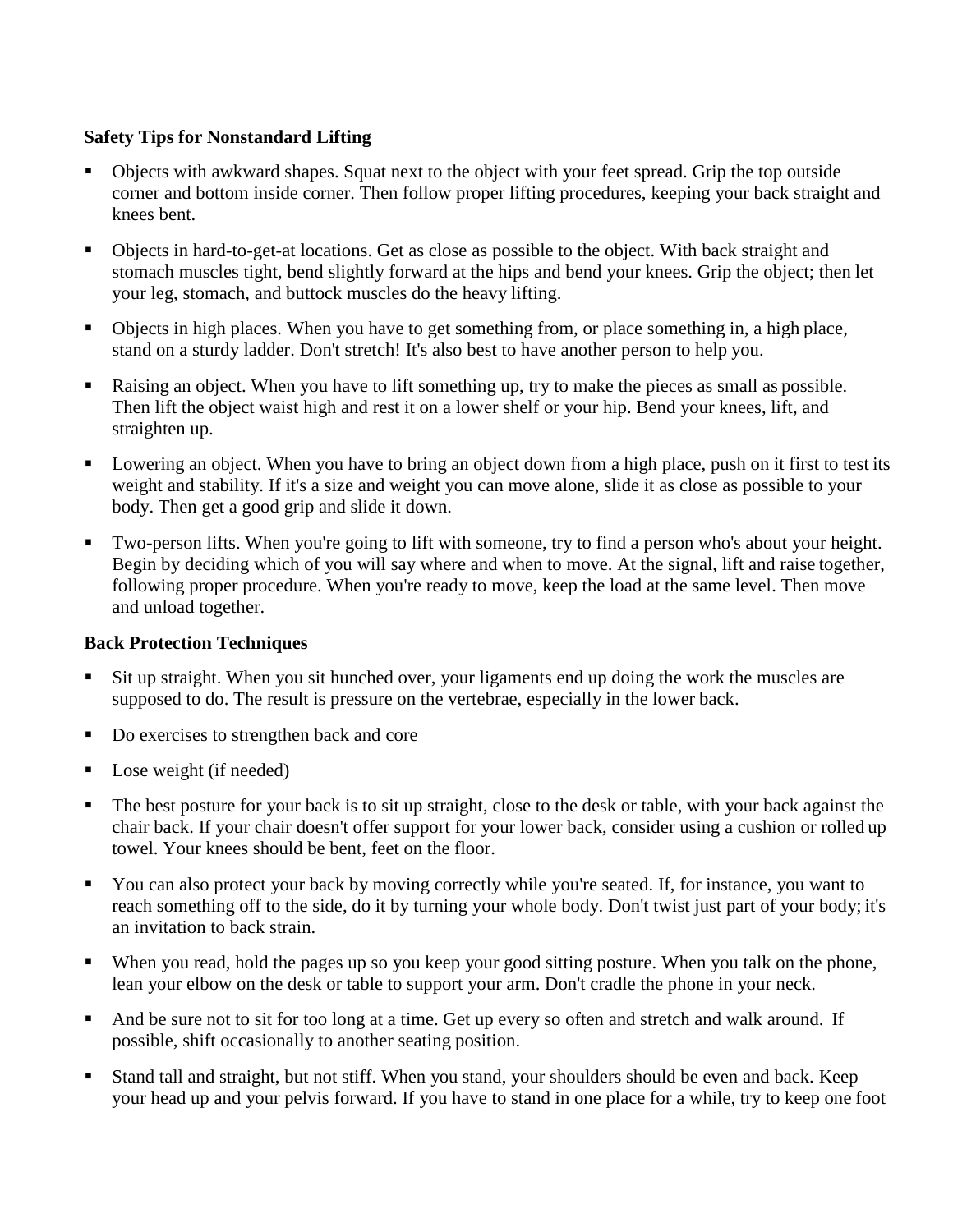raised on a step or other elevation. Shift legs every so often.

- Drive with your back straight, knees bent.
- Work on your back in a position that keeps your back flat and knees bent. Don't stay in one position too long; get up and stretch.
- Shovel so your legs do the lifting, not your back. The best position is to have your hands far apart, legs bent at the knees, and back straight.
- Working low to the ground, it's best to bend your knees and keep your back as straight as possible. Avoid bending from the waist.
- Catch falling objects when you're standing with your back straight, knees bent, and feet firmly on the ground. As you catch, let your legs absorb the impact.
- Don't jump! Even a jump from a short height like a loading dock can cause a back injury. Use a ladder or steps.
- If you feel back pain, stop what you're doing! Don't play doctor with your back; you can't always judge how serious the problem is. If you, or anyone around you, develops back pain on the job, the thing to do is stop, rest, and don't move. Have someone send for professional medical attention immediately.

#### **Additional Ways to Avoid Back Injuries**

Other ways to minimize the strain of lifting include breaking a load down into small, manageable pieces. If you have to lift a heavy or awkward object manually, get another person to help you do it.

Look for ways to limit the number of times you have to lift. Plan jobs so materials and tools only have to be moved and placed once. And try to keep materials on shelves, pallets, or tables at waist height when possible. Lifting from and to that height is less of a strain than a higher or lower placement.

Make planning the first step of lifting. You can't eliminate all lifting, but you can eliminate some of its hazards if you take the time to plan before you lift.

- Choose the straightest, flattest, and clearest route to your destination, even if it's not the shortest.
- Look for places to stop and rest along the way.
- Remove any objects you might trip over.
- Make sure the area where you'll unload is clear.
- Check the object you'll be carrying to see if it has rough or jagged edges or slippery surfaces.
- Lift a corner of the object to check that it's not too heavy or unstable for you to carry. If it is, try to separate the load into smaller pieces.
- Wear gloves that give a good grip on what you're carrying, safety shoes with reinforced toes and nonskid soles, and clothing that fits snugly and won't get in the way.
- Warm up before lifting with gentle bends and stretches.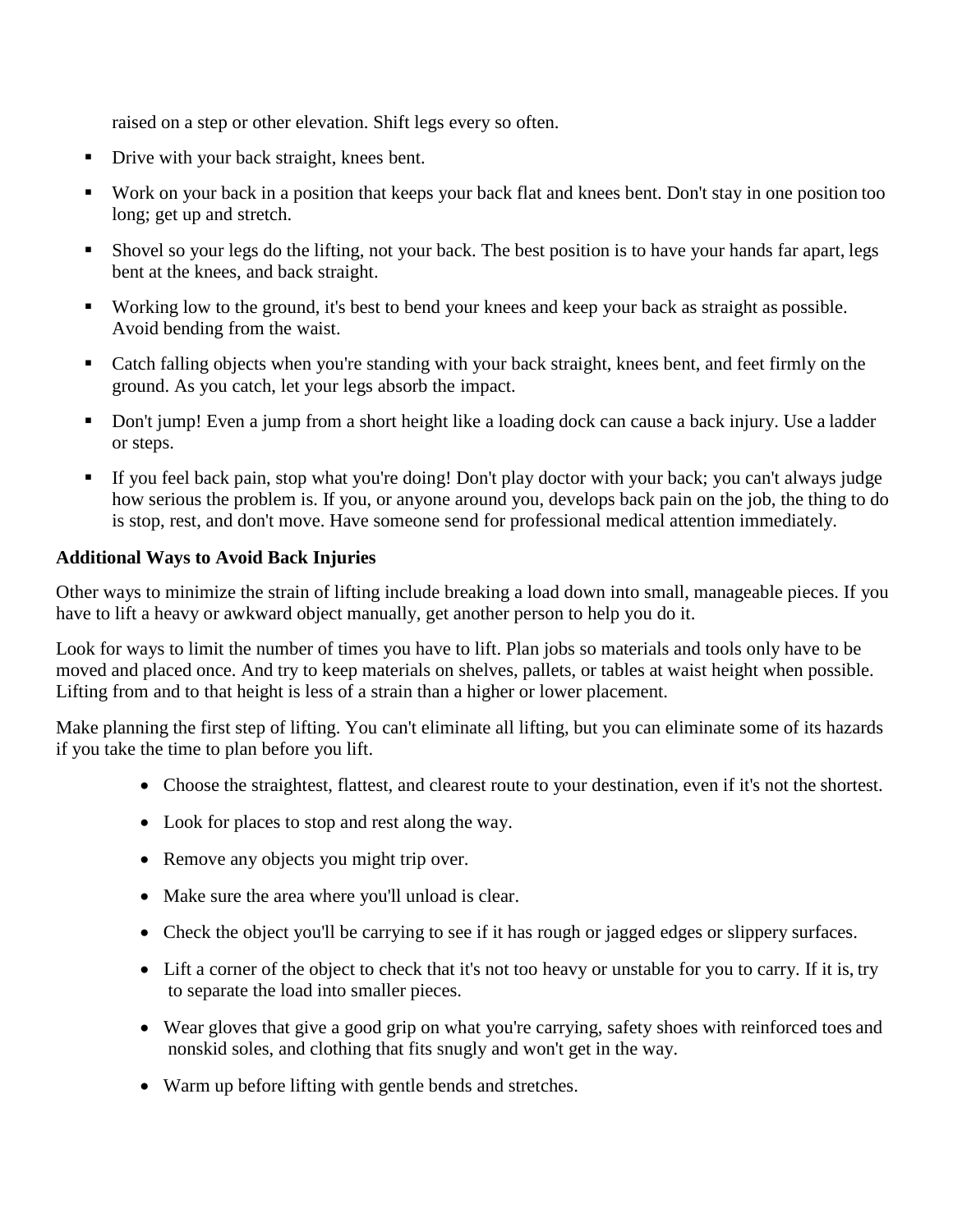Get additional personnel or mechanical help if needed.

#### **Reporting Back Injuries**

Work related injuries and illnesses should be reported to Human Resources within 24 hours.

#### **Training**

Annual training will be conducted for jobs at risk for back injuries. The Back and Safe Lifting Plan is on the BUSD website for all employees.

Employees should contact Dan Norris, Director of MOT if they have any questions or concerns.

#### **Conclusion**

As we've discussed, your back is incredibly important. It supports your entire body, and you can't afford to damage it. Yet most people experience back pain at some time in their lives, and the back is the most likely part of the body to get injured on the job. Since many back injuries are serious and can leave you with lasting pain, it's very important to do everything you can to prevent them.

Improper lifting is the greatest single source of back injuries, so concentrate on doing it right.

- Use mechanical aids for lifting whenever possible.
- Break a load into its smallest possible parts before lifting.
- Don't overestimate your strength.
- Plan your route before you lift.
- Lift with knees bent and back straight so your legs not your back do the work.
- Move your feet to change direction; don't twist.

Remember to sit and stand in ways that give your back support. Keep your back in mind as you plan and execute any task. And try to stay in good shape with a healthy diet and a regular program of exercise.

You need your back to sit, to stand, and to move. Do your best to protect it and to stay healthy and flexible.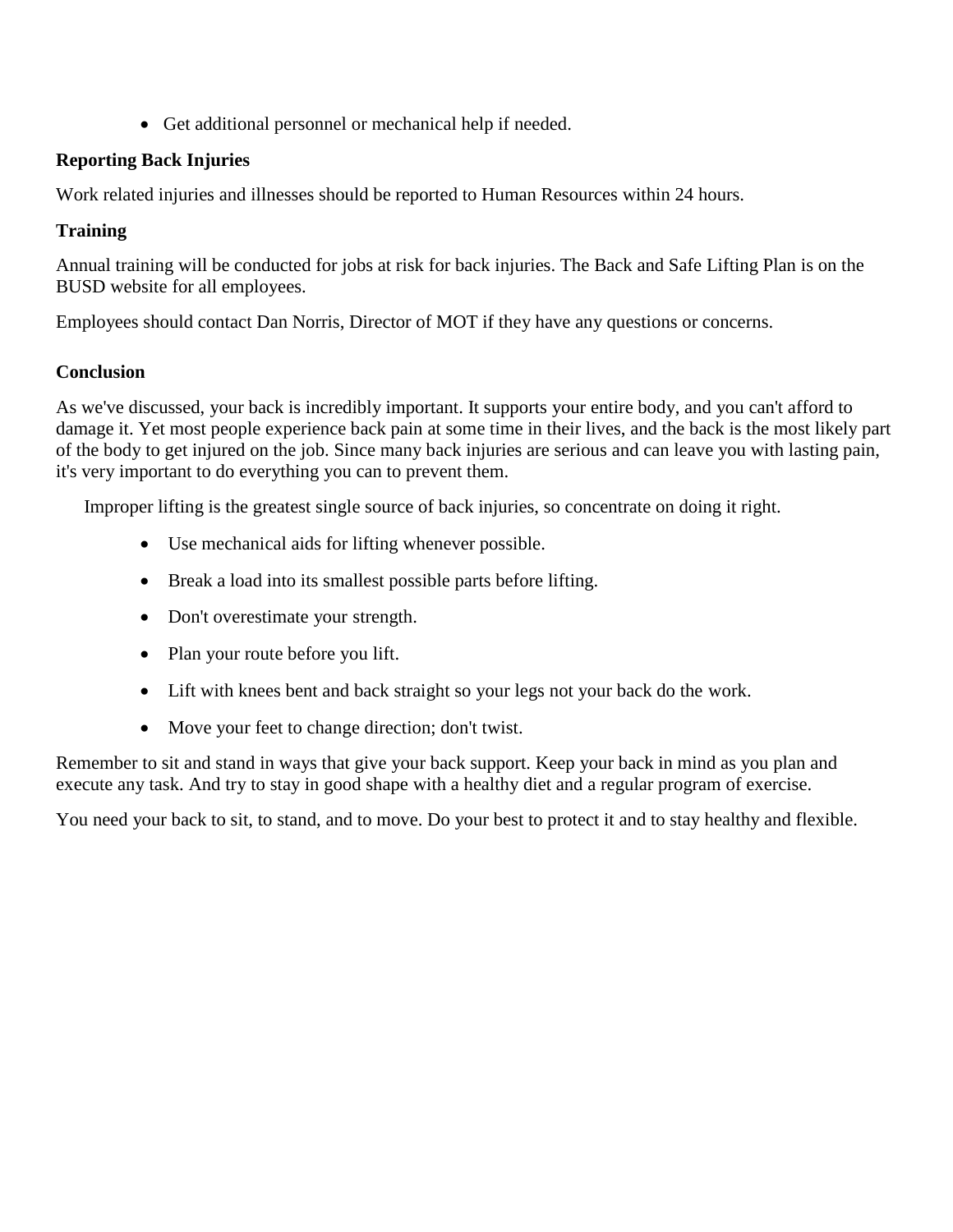|                                      | <b>Back Protection and Safe Lifting Checklist</b> |                                                                                                                      |
|--------------------------------------|---------------------------------------------------|----------------------------------------------------------------------------------------------------------------------|
| Develop good back-protection habits: |                                                   |                                                                                                                      |
|                                      |                                                   | Exercise regularly for strong, flexible muscles and avoid being overweight, especially a pot                         |
|                                      |                                                   | belly.                                                                                                               |
|                                      |                                                   | Avoid or control stress.                                                                                             |
|                                      |                                                   | Don't overestimate your own strength.                                                                                |
|                                      | $\frac{1}{10}$                                    | Walk, don't run, to prevent slips, trips, and falls.                                                                 |
|                                      |                                                   | Sleep on a firm mattress, either on your side with knees bent or on your back with knees                             |
|                                      |                                                   | elevated.                                                                                                            |
|                                      |                                                   | Seek alternatives to lifting:                                                                                        |
|                                      | ⊡                                                 | Use equipment—hoists, hand trucks, dollies—rather than lifting, when possible.                                       |
|                                      | 口                                                 | Push, don't pull, loaded hand trucks or dollies.                                                                     |
|                                      | <br> <br>                                         | Break a large load into several small ones.                                                                          |
|                                      |                                                   | Get a helper to lift heavy or awkward objects.                                                                       |
|                                      |                                                   | Plan jobs and work areas to minimize the need to move tools and materials.                                           |
| Before you lift:                     |                                                   |                                                                                                                      |
|                                      | $\Box$                                            | Plan straightest, flattest, and clearest route to your destination.                                                  |
|                                      |                                                   | Look for places to stop and rest along the way.                                                                      |
|                                      |                                                   | Remove any objects you might trip over.                                                                              |
|                                      |                                                   | Try to have a waist-high surface for unloading.                                                                      |
|                                      |                                                   | Make sure the area where you'll unload is clear.                                                                     |
|                                      | 0000000                                           | Check the object you'll be carrying for rough or jagged edges or slippery surfaces.                                  |
|                                      |                                                   | Lift a corner of object to check weight and stability.                                                               |
|                                      |                                                   | Wear gloves with a good grip, safety shoes with reinforced toes and nonskid soles, and<br>clothing that fits snugly. |
|                                      |                                                   | Warm up with gentle bends and stretches.                                                                             |
|                                      |                                                   | Lift correctly:                                                                                                      |
|                                      | ⊡                                                 | Stand close to load, with feet firmly on the floor, about shoulder width apart, with toes                            |
|                                      |                                                   | pointed out.                                                                                                         |
|                                      |                                                   | Squat down close to the load with back straight, knees bent, stomach muscles tight.                                  |
|                                      |                                                   | Place hands on diagonally opposite corners of the load so one hand pulls load towards you<br>and one lifts.          |
|                                      | ╓┓                                                | Grip load firmly with both entire hands, not just fingers.                                                           |
|                                      |                                                   | Bring load as close as possible to body. With weight centered over feet, tuck arms and                               |
|                                      |                                                   | elbows into side and chin into neck.                                                                                 |
|                                      |                                                   | Stand up slowly. Keep back straight and let legs do the lifting.                                                     |
|                                      |                                                   | Check for good grip and ability to see route.                                                                        |
|                                      |                                                   | With load close to body and not above waist high, move forward with small steps.                                     |
|                                      |                                                   | Change direction by moving feet, not by twisting.                                                                    |
| <b>Unload properly:</b>              |                                                   |                                                                                                                      |
|                                      | ⊡                                                 | Lower load slowly, with knees bent so legs do the work.                                                              |
|                                      |                                                   | Position hands so fingers don't get caught under load.                                                               |
|                                      |                                                   | Place load on edge of surface and slide it back.                                                                     |
|                                      |                                                   | Nonstandard loads and lifts:                                                                                         |
|                                      |                                                   | Lift awkward shapes by squatting next to object with feet spread. Grip top outside corner and                        |
|                                      |                                                   | bottom inside corner. Then lift correctly.                                                                           |
|                                      |                                                   |                                                                                                                      |